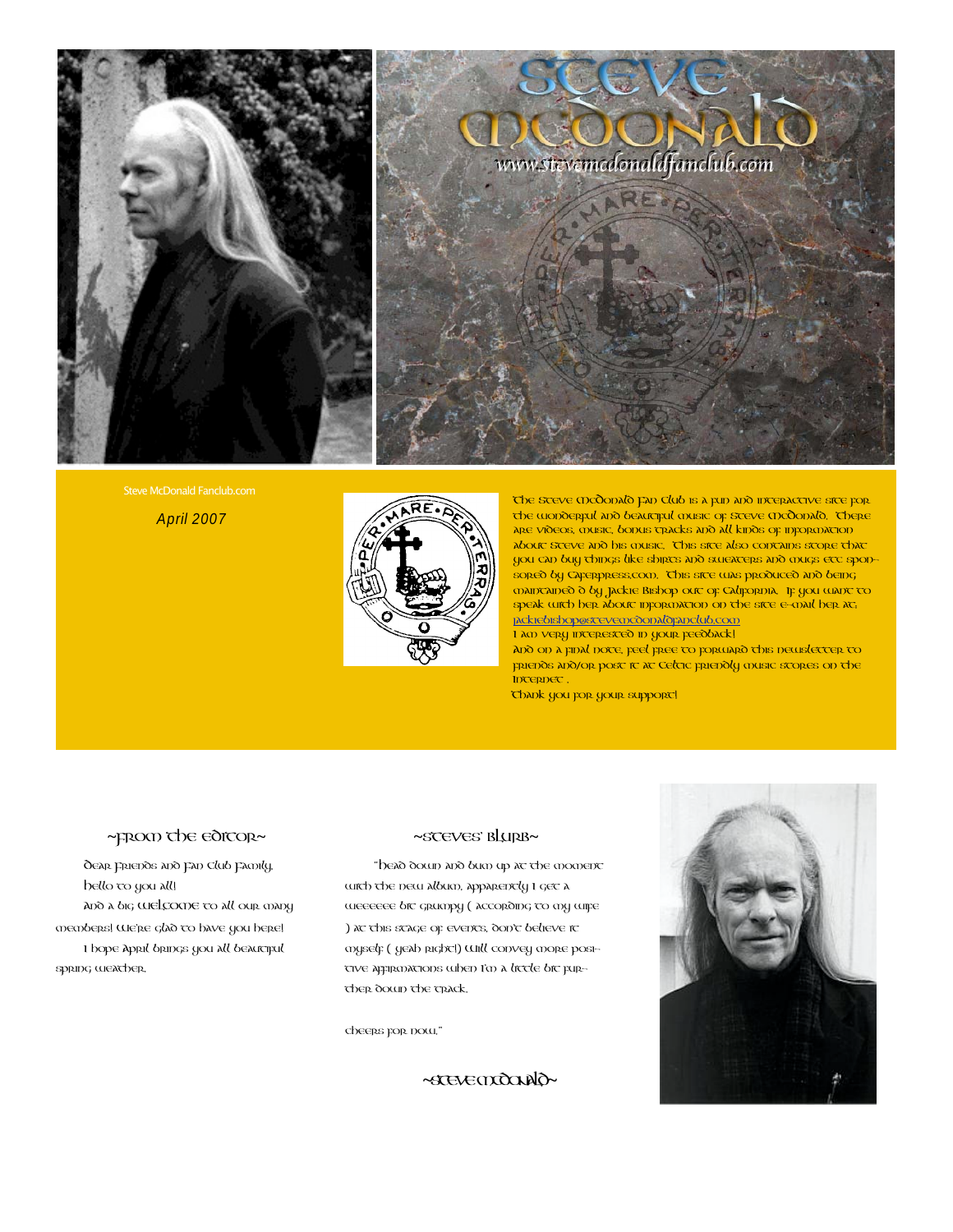

There's a new page on the website where you can buy Steve's albums directly from Etherean music now. And Etherean also has a promo going on from now until July 4th--buy 3 CDs, get one free! And a new contest!

Please keep those Forum question coming! Steve loves to hear from you, and answers all your questions. There will be two pages on the Forum, one for questions for Steve and one for topic of the month. This month's topic is: What is your own personal favorite Steve album? I will announce the favorite in next month's newsletter, so get your vote in so your favorite will win! And the person who gives the best reason why the album is their favorite

will win an autographed CD! Check it out at: www.stevemcdonaldfanclub.com



#### Here's a little Etherean news and special:

"Well, after all your patience, the Etherean website is still not up. Our webmaster faced some real challenges with the new software and features we purchased to help develop our new site. Because we kept running into walls we have chosen to take a new path. We are building a foundation so we can bring you more live content. It will be more months before we launch but we hope it will be worth it. We'll have live interpriews with Steve, archive m sic videos, and live broadcast of his new album production. We will have Jackie announce to all of you when the site is about to launch and we'll send your announcements of every Steve McDonald feature before it airs. Here are our special this month through July 4:

#### Buy 3 CDs, get one FREE!!

Your enthusiasm and support for Steve and his music means a lot to Steve and Etherean. Thank you!"

Many blessings from the Etherean family.

# **WINNERS**

# This Month's On the Road Winner:

You are this month's winner of the Steve McDonald Fan Club mug! Please send me your address at [jackie@stevemcdonaldfanclub.com.](mailto:jackie@stevemcdonaldfanclub.com) So I can send it on it's way to you! Those of you who didn't win Please try again! On the other hand, if you haven't entered, why not? Hurry on over to the website at [www.stevemcdonaldfanclub.com](http://www.stevemcdonaldfanclub.com) and get your name into the Sweepstakes drawing! Remember, there are more chances for those of you who haven't won yet! Best of luck to you all

# This Month's Sweepstakes Winner:

## Wendy Bee! You are the winner of an official Steve

McDonald Fan Club Mug.

 Please get in touch with me at [jackie@stevemcdonaldfanclub.com](mailto:jackie@stevemcdonaldfanclub.com) so I can verify your address before I mail it out.

Those of you who haven't entered the contest yet should click on over to [www.stevemcdonaldfanclub.com](http://www.stevemcdonaldfanclub.com) and get your name in the drawing. You have another chance to win a mug at the end of this month.

And to those of you who didn't win, Please try again! Hurry on over to the website at

[www.stevemcdonaldfanclub.com](http://www.stevemcdonaldfanclub.com) and get your name into the Sweepstakes drawing! Remember, there are more chances for those of you who haven't won yet! Best of luck to you all!

Jackie